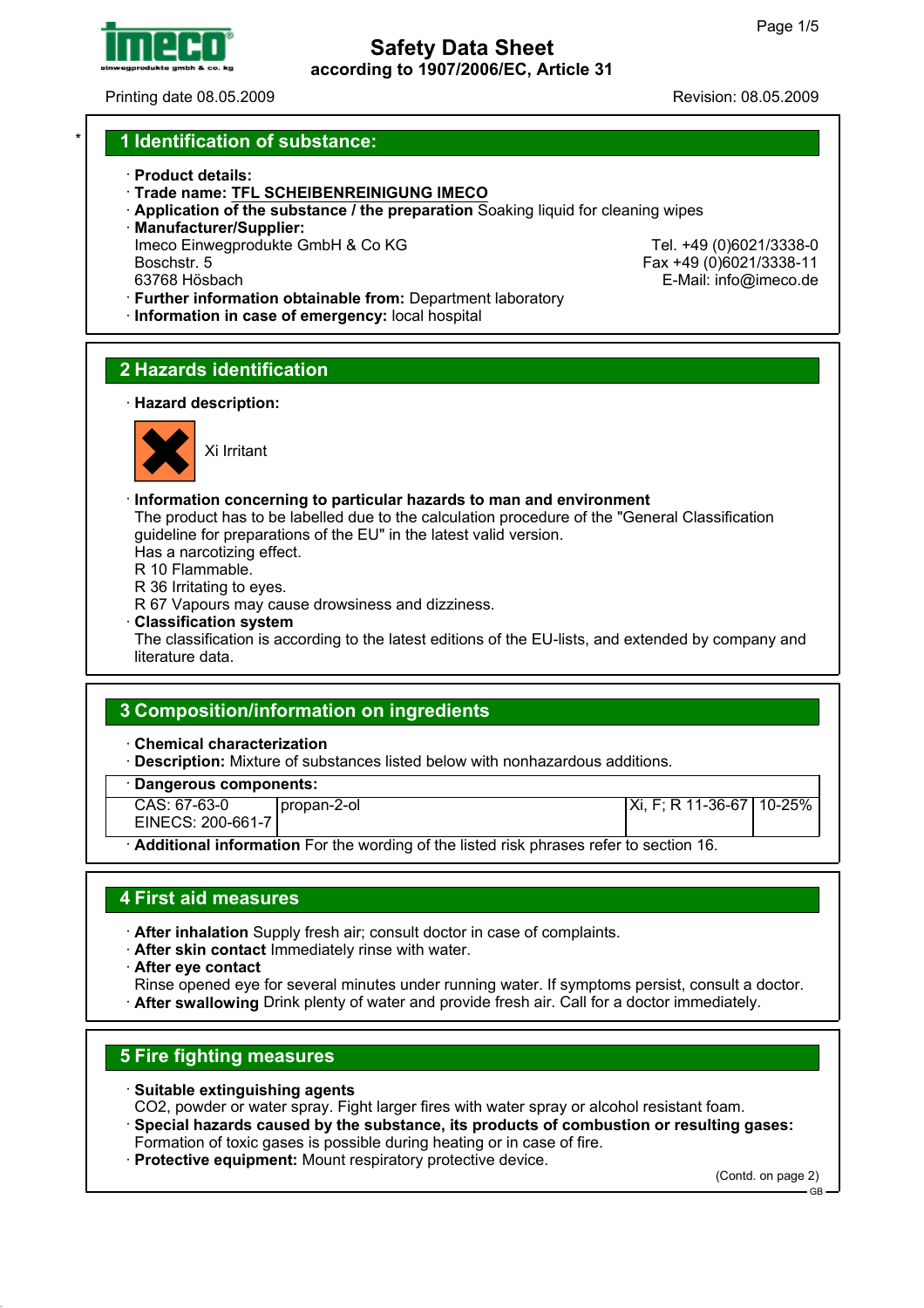Printing date 08.05.2009 **Revision: 08.05.2009** Revision: 08.05.2009

#### **Trade name: TFL SCHEIBENREINIGUNG IMECO**

· **Additional information** Cool endangered receptacles with water spray.

(Contd. of page 1)

### **6 Accidental release measures**

- · **Person-related safety precautions:** Wear protective equipment. Keep unprotected persons away. Wear protective clothing.
- · **Measures for environmental protection:** Do not allow to enter sewers/ surface or ground water. · **Measures for cleaning/collecting:**
- Absorb with liquid-binding material (sand, diatomite, acid binders, universal binders). Dispose of the material collected according to regulations.

### **7 Handling and storage**

- · **Handling**
- · **Information for safe handling:** No special precautions are necessary if used correctly.
- · **Information about fire and explosion protection:**
- Keep ignition sources away Do not smoke.
- Protect against electrostatic charges.
- · **Storage**
- · **Requirements to be met by storerooms and receptacles:** No special requirements.
- · **Information about storage in one common storage facility:** Not required.
- **Further information about storage conditions:**
- Keep receptacle tightly sealed.
- Protect from heat and direct sunlight.

### **8 Exposure controls and personal protection gear**

· **Additional information about design of technical facilities:** No further data; see item 7.

· **Ingredients with limit values that require monitoring at the workplace:**

**67-63-0 propan-2-ol**

WEL Short-term value: 1250 mg/m<sup>3</sup>, 500 ppm

Long-term value: 999 mg/m<sup>3</sup>, 400 ppm

- · **Additional information:** The lists valid during the making were used as basis.
- **Personal protective equipment**
- · **General protective and hygienic measures** Keep away from foodstuffs, beverages and feed. Immediately remove all soiled and contaminated clothing Wash hands before breaks and at the end of work. Avoid contact with the eyes.
- · **Respiratory protection:** Not required.
- · **Protection of hands:**



Protective gloves (EN 374)

· **Material of gloves** PVC gloves Rubber gloves

(Contd. on page 3)

GB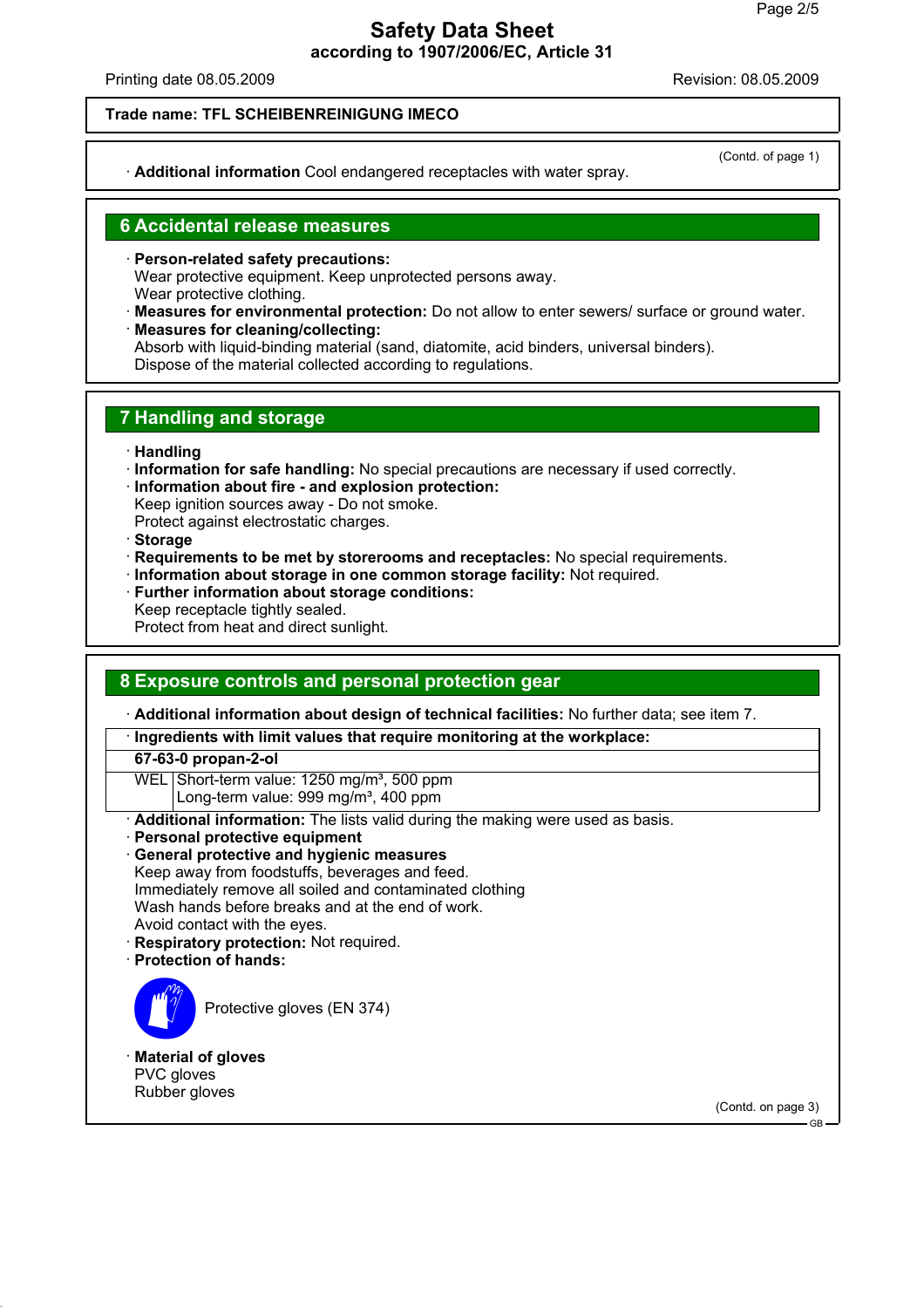Printing date 08.05.2009 **Revision: 08.05.2009** Revision: 08.05.2009

#### **Trade name: TFL SCHEIBENREINIGUNG IMECO**

| (Contd. of page 2)<br>· Penetration time of glove material<br>The exact break trough time has to be found out by the manufacturer of the protective gloves and<br>has to be observed.<br>The determined penetration times according to EN 374 part III are not performed under practical<br>conditions. Therefore a maximum wearing time, which corresponds to 50% of the penetration time,<br>is recommended.<br>Eye protection:<br>Tightly sealed goggles. |                                                                                                                                                    |  |
|--------------------------------------------------------------------------------------------------------------------------------------------------------------------------------------------------------------------------------------------------------------------------------------------------------------------------------------------------------------------------------------------------------------------------------------------------------------|----------------------------------------------------------------------------------------------------------------------------------------------------|--|
| · Body protection: Protective work clothing.                                                                                                                                                                                                                                                                                                                                                                                                                 |                                                                                                                                                    |  |
| 9 Physical and chemical properties:<br>· General Information<br>Form:<br>Colour:<br>Odour:                                                                                                                                                                                                                                                                                                                                                                   | Fluid<br>Colourless<br>Characteristic                                                                                                              |  |
| Change in condition<br>Melting point/Melting range: undetermined<br>Boiling point/Boiling range: 82°C<br>· Flash point:                                                                                                                                                                                                                                                                                                                                      | $26^{\circ}$ C                                                                                                                                     |  |
| · Ignition temperature:<br>· Self-igniting:<br>Danger of explosion:                                                                                                                                                                                                                                                                                                                                                                                          | $425^{\circ}$ C<br>Product is not selfigniting.<br>Product is not explosive. However, formation of explosive air/<br>vapour mixtures are possible. |  |
| Vapour pressure at 20°C:<br>Density at 20°C:<br>· Solubility in / Miscibility with<br>Water:<br>· pH-value at 20°C:                                                                                                                                                                                                                                                                                                                                          | 42 hPa<br>ca. 0.96 g/cm <sup>3</sup> (DIN 51757)<br>Fully miscible<br>ca. 7 (DIN 19268)                                                            |  |

### **10 Stability and reactivity**

· **Thermal decomposition / conditions to be avoided:** High temperatures

· **Materials to be avoided:**

- · **Dangerous reactions** No dangerous reactions known
- · **Dangerous decomposition products:** No dangerous decomposition products known

### **11 Toxicological information**

- · **Acute toxicity:**
- · **Primary irritant effect:**
- · **on the skin:** No irritant effect.
- · **on the eye:** Irritating effect.
- · **Additional toxicological information:**

The product shows the following dangers according to the calculation method of the General EU Classification Guidelines for Preparations as issued in the latest version. Irritant

(Contd. on page 4)

GB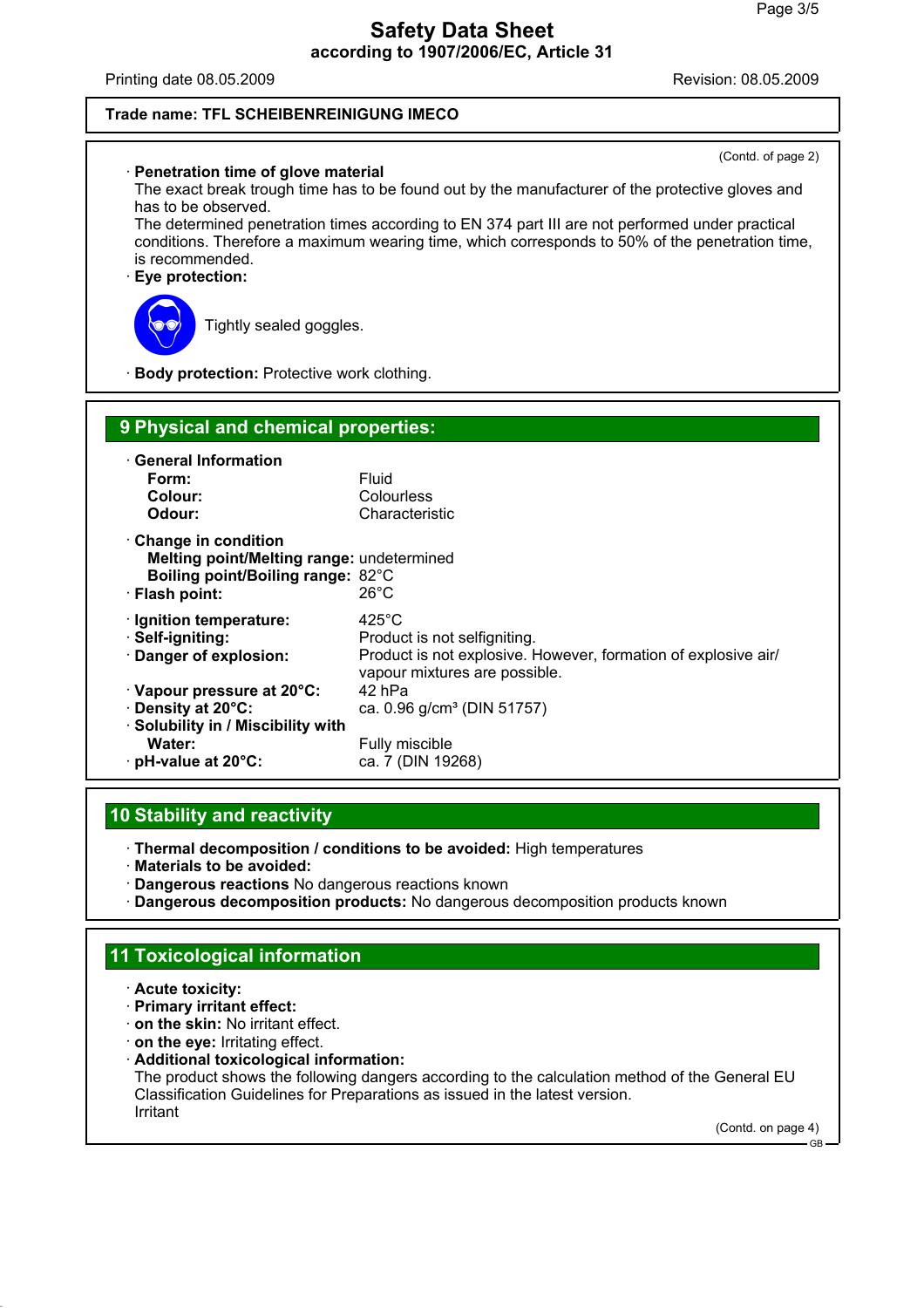Printing date 08.05.2009 **Printing date 08.05.2009** 

#### **Trade name: TFL SCHEIBENREINIGUNG IMECO**

(Contd. of page 3) The product was not tested. The statements is derived from the characteristics of the single components.

#### **12 Ecological information:**

· **Information about elimination (persistence and degradability):**

- · **Other Information:** No data available
- · **Additional ecological information:**
- · **General notes:**

Do not allow undiluted product or large quantities of it to reach ground water, water course or sewage system.

### **13 Disposal considerations**

- · **Product:**
- · **Recommendation** Must be specially treated adhering to official regulations.
- · **Waste disposal key:**

The allocation of the waste disposal key number is to be executed after the European refuse catalog industry and process specifically.

- · **Uncleaned packaging:**
- · **Recommendation:** Packaging may be reused or recycled after cleaning.
- · **Recommended cleansing agents:** Water, if necessary together with cleansing agents.

### **14 Transport information**

| · Land transport ADR/RID (cross-border) |                                                                            |
|-----------------------------------------|----------------------------------------------------------------------------|
| · ADR/RID class:                        | 3 (F1) Flammable liquids.                                                  |
| Danger code (Kemler): 30                |                                                                            |
| · UN-Number:                            | 1987                                                                       |
| · Packaging group:                      | Ш                                                                          |
| · Hazard label                          | 3                                                                          |
| $\cdot$ Description of goods:           | 1987 ALCOHOLS, N.O.S. (ISOPROPANOL (ISOPROPYL ALCOHOL))                    |
| · Limited quantities (LQ) LQ7           |                                                                            |
| · Transport category                    | 3                                                                          |
| · Tunnel restriction code D/E           |                                                                            |
| · Maritime transport IMDG:              |                                                                            |
| · IMDG Class:                           | 3                                                                          |
| $\cdot$ UN Number:                      | 1987                                                                       |
| · Label                                 | 3                                                                          |
| · Packaging group:                      | Ш                                                                          |
| <b>EMS Number:</b>                      | $F-E$ , $S-D$                                                              |
|                                         | · Proper shipping name: ALCOHOLS, N.O.S. (ISOPROPANOL (ISOPROPYL ALCOHOL)) |
| . Air transport ICAO-TI and IATA-DGR:   |                                                                            |
| <b>· ICAO/IATA Class:</b>               | 3                                                                          |
| · UN/ID Number:                         | 1987                                                                       |
| · Label                                 | 3                                                                          |
| · Packaging group:                      | Ш                                                                          |
|                                         | · Proper shipping name: ALCOHOLS, N.O.S. (ISOPROPANOL (ISOPROPYL ALCOHOL)) |
|                                         | - GB                                                                       |

(Contd. on page 5)